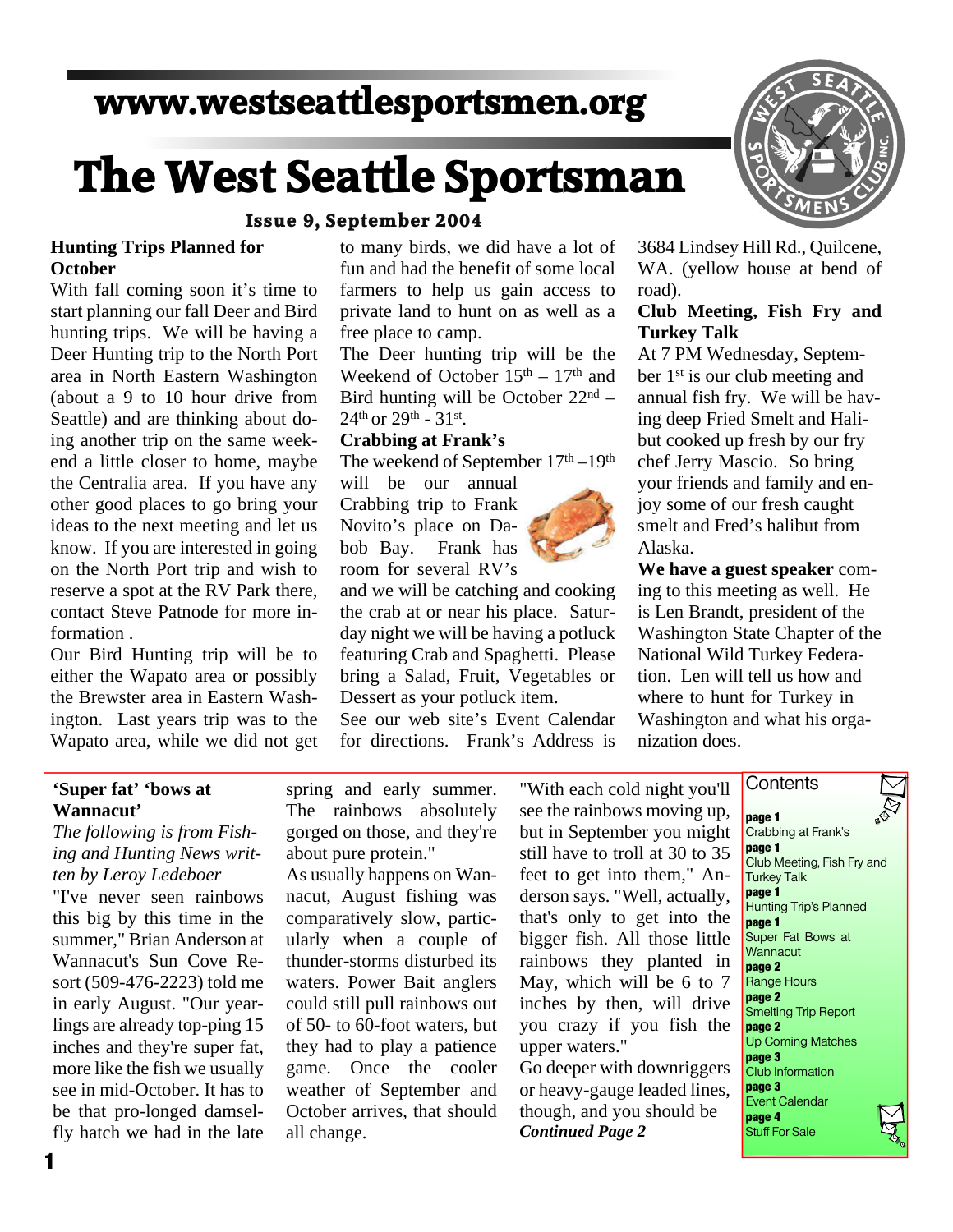#### **Smelting Trip Report**

Our Smelting trip to Beach 4 on the coast was a big success. After a little mix up at the RV Park on the number of sites we had was straight ened out we had a great time. The weather was good and we had a lot of members show up for the event. With about 10 families there we had lots of smelters, smelt cleaners and watchers.

Saturday was our big smelting day with members, family and friends pitching in to scoop those tasty little



silver morsels out of the surf. Some

members<br>I'm to told. found the surf so refreshing that they even tried back floating in it! You can ask Mary Erickson how that went. Once back at camp came the fun of clean ing those buckets full of smelt. Us ing an assembly line method it went pretty fast with some slitting and others gutting and packing. That night we cooked up some of our catch, enjoyed a big potluck and *Continued Page 4*





# **Up coming Small bore & Air Matches**

| Sept 11    | Puyallup            | State 4-H Championship                     |
|------------|---------------------|--------------------------------------------|
| Sept 11-12 | Tacoma              | State Conventional Prone Championship      |
| Sept 18-19 | Tacoma              | State Outdoor International Championship   |
| Oct 2-3    | Olympia             | Smallbore & Air Rifle Coach School         |
| Oct 9      | <b>West Seattle</b> | Open Air Pistol                            |
| Nov 6-7    | Olympia             | State Indoor Int'l 3-P Championship (West) |
| Nov 13     | <b>West Seattle</b> | Open Air Pistol                            |

#### *Super Fat bows from page 1*

in for a real treat. Silver-bladed Rooster Tails, frog-pattern FlatFish or Kwikfish, and Wedding Ring- 'crawler rigs are the lake's standards, but by mid-September you can be into a real dragonfly hatch, so any fly that simulates a helgrammites, such as a brown Woolly Bugger, can be deadly.

"Everything is about two weeks ahead of schedule right now, so we **Issue 9, September 2004**

could be into a better trolling bite a lit-tle earlier, say by the last week of August," Anderson says.

**Birds and bucks:** Andersen's also pleased with the bird life he's seeing around Wannacut. This year's spring grouse hatch didn't get hit by freez ing rains, so numbers look pretty solid.

"We have lots of grouse right around the lake, but it's mainly private land," he adds. "For easier access,



Getting ready to catch some fish Watch out for those waves Mary!

**Range Hours and Activity** Monday - Small Bore - 6 PM Tuesday - Air Rifle/Pistol - 6:30 PM Wednesday - Juniors - Call Fred Burr at 206-935-4883 for informa tion. Cost: Adult members \$2.00, non-

members \$4.00, Juniors \$1.00.

though, you have nearby Palmer Mountain and the whole Pasayten Wilderness, which are also great places to scout for deer, both white tails and muleys. Right now we're seeing deer all over, including some dandy big bucks. And this should be one of best years ever for quail. Right now we're getting at least a second hatch, in some cases maybe a third, so their numbers are way up."

**2 www.westseattlesportsmen.org The West Seattle Sportsman**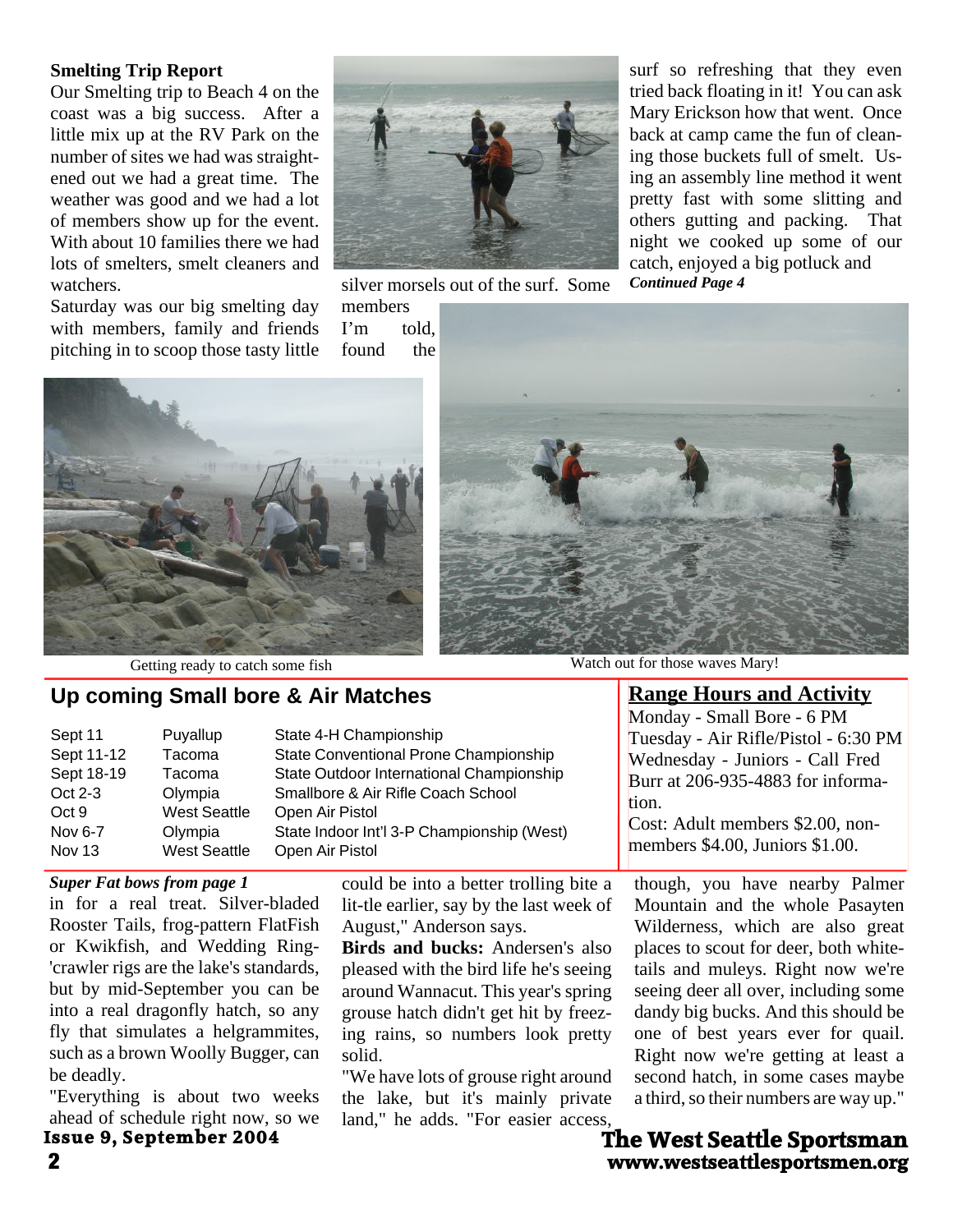# **THE WEST SEATTLE SPORTSMEN'S CLUB Sponsors of the Roger Dahl Rifle Training Range**

| <b>OFFICERS</b>            |              | <b>TRUSTEES</b>                             |
|----------------------------|--------------|---------------------------------------------|
| President – Steve Patnode  | 206-937-5233 | Jerry Mascio 206-937-3614                   |
| Vice Pres. – Cam Robison   | 206-431-8337 | <b>Frank Novito</b>                         |
| Secretary – Tony Olszewski | 425-226-5643 | <b>Rolf Erickson</b>                        |
| Treasurer – Fred Burr      | 206-935-4883 |                                             |
| Rec. Sec. – Richard George |              | Contact us at info@westseattlesportsmen.org |

The West Seattle Sportsmen's Club was founded in 1934 by a group of fourteen men who had the foresight to see that sportsmen, in a united group, would present views, be better heard and achieve goals that were not possi ble when actioned as unorganized indi viduals. The ambitions of these charter members, who strove for the propaga tion of wildlife and habitat as well as the conservation of all our natural resourc es, has proven prophetic, for today mul titudes of individuals and sporting groups are carrying on the job of con serving the remaining outdoor assets of natural America. The West Seattle Sportsmen's Club helps lead in this fight in the state of Washington. A member has the opportunity to join oth ers in formulating club action in achiev ing and maintaining these goals.

However, "all work and no play" is not the format of the club. Many events are spaced throughout the year to insure a member many chances to participate in sportsmen's activities. For \$25, what more could a person ask than the opportunity to go salmon fishing with a group of his friends on a charter boat, fresh water fishing with other members and their families, have a salmon bake, a clam feed, or attend a banquet especially for the ladies. But there's more - he can shoot on the club range, go rabbit hunting, and if nothing else, should get \$25 worth just by watching the kids of the community have a real ball at the Kid's Fishing Derby. To sum it all up, a guy gets at least a hundred dollars worth of fun out of a year's membership.

# **Events Calendar**

Sept 1<sup>st</sup> - Club Meeting & Fish Fry Sept 17<sup>th</sup>- 19<sup>th</sup> - Crabbing Trip Oct 15<sup>th</sup> - 17<sup>th</sup> - Deer Hunting Trip *Tentative* Oct 22nd - 24th or 29th - 31st - Bird Hunting Trip*Tentative*

If you have any ideas for programs to have at the club meeting or any good outing ideas let one of the Offi cers or Trustees know. You may contact us at:

info@westseattlesportsmen.org

|                                                                                                                                                                                                                                                                                                                                                                                                                                                                                                                                                                    | <b>HIGHINGIOHIP.</b> |                                                                                 |                         |  |  |  |
|--------------------------------------------------------------------------------------------------------------------------------------------------------------------------------------------------------------------------------------------------------------------------------------------------------------------------------------------------------------------------------------------------------------------------------------------------------------------------------------------------------------------------------------------------------------------|----------------------|---------------------------------------------------------------------------------|-------------------------|--|--|--|
| <b>New</b>                                                                                                                                                                                                                                                                                                                                                                                                                                                                                                                                                         |                      | <b>MEMBERSHIP APPLICATION</b><br><b>WEST SEATTLE SPORTSMEN'S CLUB</b>           | <b>Renewal</b>          |  |  |  |
| Date<br>propagation and conservation of game birds, game animals, and fish in the State of Washington, do hereby apply<br>for membership in the WEST SEATTLE SPORTSMEN'S CLUB and tender herewith the sum of \$<br>payment of one year's dues.<br>I "I solemnly swear that I will abide by the Constitution and By-Laws of the West Seattle Sportsmen's Club and<br>help in its up-building and I will not willfully disobey the Game Laws wherever I fish or hunt. I will always be<br>a true sportsman both in the field and to my brother members at all times. |                      |                                                                                 |                         |  |  |  |
|                                                                                                                                                                                                                                                                                                                                                                                                                                                                                                                                                                    |                      | If you would like to<br>receive the Club<br>News Letter by email<br>check here. |                         |  |  |  |
| Phone Reserves and Phone Reserves and Phone Reserves and Phone Reserves and Phone Reserves and Phone Reserves and Phone Reserves and Phone Reserves and Phone Reserves and Phone Reserves and Phone Reserves and Phone Reserve                                                                                                                                                                                                                                                                                                                                     |                      |                                                                                 |                         |  |  |  |
| (New Only)<br>The West Seattle Sportsman                                                                                                                                                                                                                                                                                                                                                                                                                                                                                                                           |                      |                                                                                 | Issue 9, September 2004 |  |  |  |

# **www.seattlesportsmen.org 3 The West Seattle Sportsman**